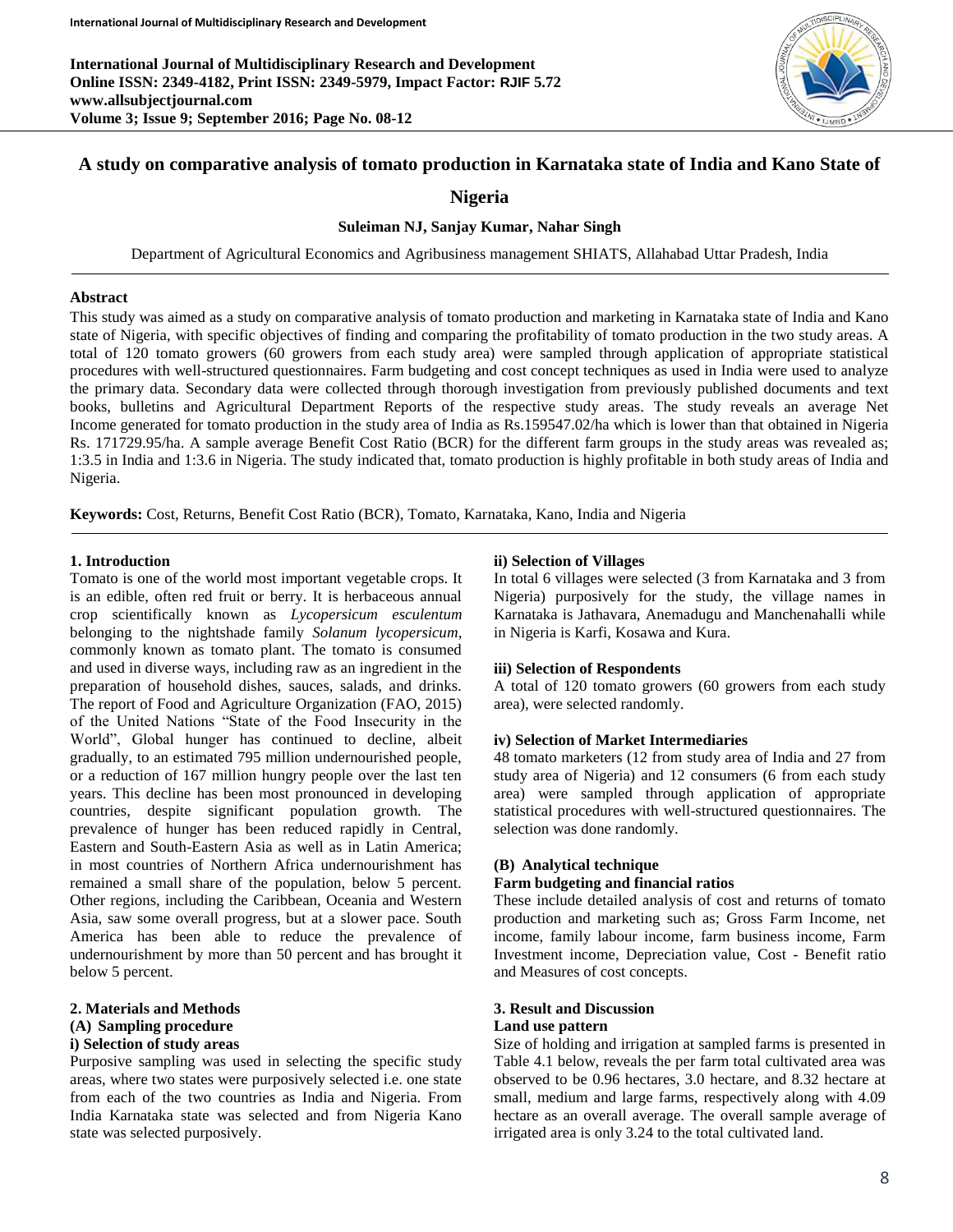| S. No. | <b>Particulars</b>                  |       | <b>Size of Farms Group</b> | <b>Sample Average</b> |      |
|--------|-------------------------------------|-------|----------------------------|-----------------------|------|
|        |                                     | small | <b>Medium</b>              | Large                 |      |
|        | Total owned area                    | 0.96  |                            | 8.32                  | 4.09 |
|        | Total cultivated                    | 0.85  | 2.31                       | 6.57                  | 3.24 |
|        | Irrigated area                      | 0.85  | 2.31                       | 6.57                  | 3.24 |
|        | Un-irrigated area                   | 0.11  | 0.69                       | 1.75                  | 2.55 |
|        | Area under other crops              | 0.11  | 0.69                       | 1.75                  | 2.55 |
|        | $T^*$ 1 1 $\alpha$<br>$\sim$ $\sim$ |       |                            |                       |      |

**Table 1:** Farm size holding under irrigation in study area of India (Ha/farm)

*Source***:** Field Survey, 2016

Likewise in the study area of Nigeria, the size of holding and irrigation at sampled farms is presented in Table 4.2; below reveals the per farm total cultivated area is observed to be 1.0 hectares, 2.86 hectares, and 8.82hectares at small, medium and

large farms, respectively along with 4.23hectares as an overall sample average. The overall sample average of irrigated area is only 3.12 to the total cultivated land.

|  | Table 2: Farm size holding under irrigation in study area of Nigeria (Ha/farm) |  |  |
|--|--------------------------------------------------------------------------------|--|--|
|  |                                                                                |  |  |

| S. No. | <b>Particulars</b>     |              | <b>Size of Farms Group</b> |       |                       |
|--------|------------------------|--------------|----------------------------|-------|-----------------------|
|        |                        | <b>Small</b> | <b>Medium</b>              | Large | <b>Sample Average</b> |
|        | Total owned area       |              | 2.86                       | 8.82  | 4.23                  |
|        | Total cultivated       | 0.72         | 1.66                       | 4.52  | 2.30                  |
|        | Irrigated area         |              | 2.86                       | 5.5   | 3.12                  |
|        | Un-irrigated area      |              |                            | 3.32  |                       |
|        | Area under other crops | 0.38         | 1.2                        |       | .96                   |

*Source***:** Field survey, 2016

## **Factor wise Distribution of Cost per Hectare in Different Size Groups**

All cost realized by the farmers during tomato cultivation were computed within all the different farm size groups from both study areas of the two countries and the contribution of each input used in the total cost was also computed in percentage as revealed on the Table 4.3; below that, the cost of tomato production per hectare for the small scale farmers is greater than that of the medium farmers which is also greater than that of that of the larger farmers group in the study area. The cost of cultivating tomato for small, medium and large groups of farmers was found to be Rs46010.2/ha, Rs.45477.4/ha and Rs.44993.0/ha. The sample average cost of tomato cultivation in the area was Rs.45493.5/ha.

**Table 3:** Distribution of tomato production cost per hectare in the study area of India

| <b>Particulars</b>                                                | <b>Small</b>    | Medium                    | Large           | <b>Sample Average</b> |  |  |  |
|-------------------------------------------------------------------|-----------------|---------------------------|-----------------|-----------------------|--|--|--|
|                                                                   |                 | (A) Variable cost charges |                 |                       |  |  |  |
| <b>Hired Labour</b>                                               | 4300.4 (9.35)   | 4073.8 (8.96)             | 4934.5 (10.97)  | 4436.2 (9.75)         |  |  |  |
| <b>Bullock Labour</b>                                             | 1375.3 (2.99)   | 1050.5(2.31)              | 0.0             | 808.6 (1.78)          |  |  |  |
| Tractor power Used in farm                                        | 3250.7 (7.07)   | 3478.6 (7.65)             | 3725.8 (8.28)   | 3485.0 (7.66)         |  |  |  |
| Cost of Seed                                                      | 7850.0 (17.06)  | 7937.2 (17.45)            | 8050.7 (17.89)  | 7946.0 (17.47)        |  |  |  |
| Manures & Fertilizers                                             | 5850.0 (12.71)  | 5975.2 (13.14)            | 6155.8 (13.68)  | 5993.7 (13.17)        |  |  |  |
| Irrigation charges                                                | 4250.0 (9.24)   | 4450.4 (9.79)             | 4647.5 (10.33)  | 4449.3 (9.78)         |  |  |  |
| Plant protection                                                  | 1750.0 (3.80)   | 1825.6 (4.01)             | 1978.5 (4.40)   | 1851.4 (4.07)         |  |  |  |
| Interest on working capital (8%)                                  | 1717.6 (3.73)   | 1727.5 (3.80)             | 1769.6 (3.93)   | 1738.2 (3.82)         |  |  |  |
| Sub-total                                                         | 30344.0 (65.95) | 30518.6 (67.11)           | 31262.3 (69.48) | 30708.3 (67.50)       |  |  |  |
|                                                                   |                 | (B) Fixed cost            |                 |                       |  |  |  |
| Land revenue                                                      | 120.0(0.26)     | 120.0(0.26)               | 120.0(0.27)     | 120.0(0.26)           |  |  |  |
| Depreciation on fixed capital                                     | 420.0(0.91)     | 450.0 (0.99)              | 520.0(1.16)     | 463.3 (1.02)          |  |  |  |
| Rental value of owned land                                        | 7000.0 (15.21)  | 7000.0 (15.39)            | 7000.0 (15.56)  | 7000.0 (15.39)        |  |  |  |
| Rent paid for leased land                                         | 0.0             | 0.0                       | 0.0             | 0.0                   |  |  |  |
| Interest on fixed capital (12%)                                   | 904.8 (1.97)    | 908.4 (2.00)              | 916.8 (2.04)    | 910.0(2.00)           |  |  |  |
| Sub-total                                                         | 8444.8 (18.35)  | 8478.4 (18.64)            | 8556.8 (19.02)  | 8493.3 (18.67)        |  |  |  |
| $(C)$ Cost                                                        |                 |                           |                 |                       |  |  |  |
| Family labour charges                                             | 7221.4 (15.70)  | 6480.3 (14.25)            | 5173.8 (11.50)  | 6291.9 (13.83)        |  |  |  |
| Total cost $(A+B+C)$<br>$\sim$ $\sim$ $\sim$ $\sim$ $\sim$ $\sim$ | 46010.2         | 45477.4                   | 44993.0         | 45493.5               |  |  |  |

*Source***:** Field Survey, 2016 *(Note: Figures in the parenthesis indicates percentage to the total)*

Likewise, in Nigeria all the costs were indicated in Table 4.4; below that, the cost of tomato production per hectare for the small scale farmers is greater than that of the medium farmers which is also greater than that of that of the larger farmers

group. The cost of cultivating tomato for the small, medium and large groups of farmers was found to be, Rs.50471.82/ha, Rs.45975.56/ha and Rs.45868.05/ha respectively. The average cost of cultivation in the study area is Rs.47438.48/ha.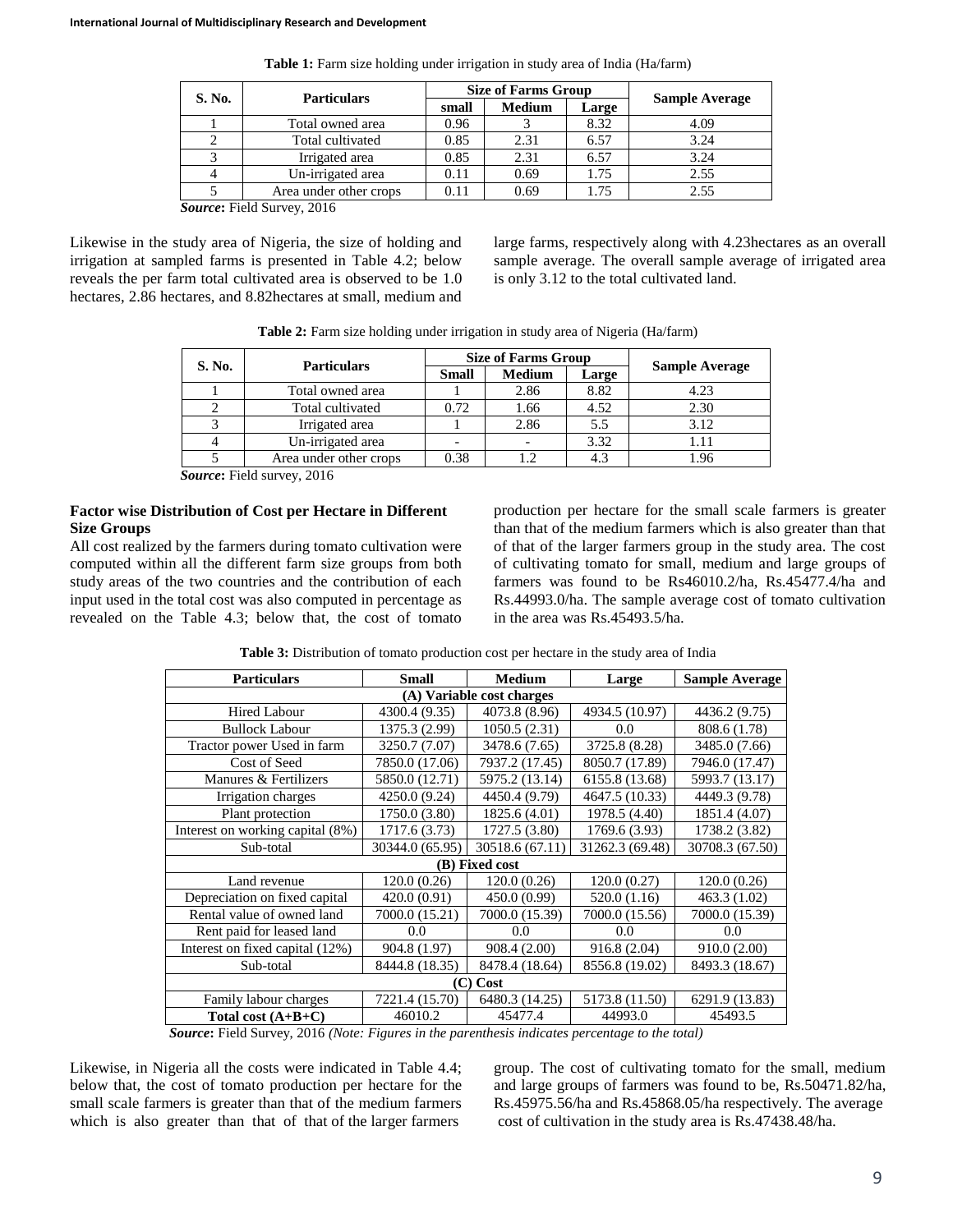| <b>Particulars</b>               | <b>Small</b>     | <b>Medium</b>                          | Large            | <b>Sample Average</b> |
|----------------------------------|------------------|----------------------------------------|------------------|-----------------------|
| (A) Variable cost charges        |                  |                                        |                  |                       |
| Hired Human Labour               | 3300.43 (6.54)   | 2873.75 (6.25)                         | 2674.48 (5.83)   | 2949.55 (6.22)        |
| <b>Bullock Labour</b>            | 1787.27 (3.54)   | 1128.89 (2.46)                         | 591.08 (1.29)    | 1169.08 (2.46)        |
| Tractor power Used in farm       | 4049.59 (8.02)   | 3097.27 (6.74)                         | 3293.50 (7.18)   | 3480.12 (7.34)        |
| Cost of Seed                     | 6561.37 (13.00)  | 7217.37 (15.70)                        | 8655.82 (18.87)  | 7478.19 (15.76)       |
| Manures & Fertilizers            | 5508.34 (10.91)  | 4420.54 (9.61)                         | 3417.41 (7.45)   | 4448.76 (9.38)        |
| Irrigation charges               | 690 (1.37)       | 690 (1.50)                             | 690 (1.50)       | 690 (1.45)            |
| Plant protection                 | 249.52 (0.49)    | 254.34 (0.55)                          | 254.59 (0.56)    | 252.82 (0.53)         |
| Interest on working capital (8%) | 1771.72 (3.51)   | 1574.57 (3.42)                         | 1566.15 (3.41)   | 1637.48 (3.45)        |
| Sub-total                        | 23918.24 (47.39) | 21256.73 (46.23)                       | 21143.03 (46.10) | 22106 (46.60)         |
| (B) Fixed cost                   |                  |                                        |                  |                       |
| Land revenue                     | 150(0.30)        | 150 (0.33)                             | 150(0.33)        | 150(0.32)             |
| Depreciation on fixed capital    | 918 (1.82)       | 620(1.35)                              | 865 (1.89)       | 801 (1.69)            |
| Rental value of owned land       | 7650 (15.16)     | 7650 (16.64)                           | 7650 (16.68)     | 7650 (16.13)          |
| Rent paid for leased land        | 7650 (15.16)     | 7650 (16.64)                           | 7720 (16.83)     | 7673.33 (16.18)       |
| Interest on fixed capital (12%)  | 1964.16 (3.89)   | 1928.40 (4.19)                         | 1966.20 (4.29)   | 1952.92 (4.12)        |
| Sub-total                        | 18332.16 (36.32) | 17998.40 (39.15)                       | 18351.20 (40.01) | 18227.25 (38.42)      |
| Cost(C)                          |                  |                                        |                  |                       |
| Family labour charges            | 8221.42 (16.29)  | 6720.43 (14.62)                        | 6373.82 (13.90)  | 7105.22 (14.98)       |
| Total cost                       | 50471.82         | 45975.56                               | 45868.05         | 47438.48              |
| $\cdots$                         |                  | $\mathbf{r}$ $\mathbf{r}$ $\mathbf{r}$ |                  | $\mathbf{v}$          |

**Table 4:** Distribution of tomato production cost per hectare in the study area of Nigeria

*Note: Values in the parentheses are percentages and all values are converted to Indian Rupees from Nigerian Naira.*

## **Cost Concepts of the Different Sample Farms in Different Size Groups**

The result obtained on Table 4.5; below reveals that, the average costs (Cost A, Cost B and Cost C) per hectare in study area of India are, Rs.30708.33/ha, Rs.493.33/ha, and

Rs.6291.86/ha respectively. These indicate that all the different components of the cost concepts are found to be higher in the small size group, followed by medium and finally the large group.

**Table 5:** Cost Concepts for Tomato production per hectare in study area of India (Rs.)

| S. No. | <b>Cost Concepts</b>        |          | <b>Size of Farms Group</b> | <b>Sample Average</b> |          |
|--------|-----------------------------|----------|----------------------------|-----------------------|----------|
|        |                             |          | Medium                     | Large                 |          |
|        | Cost A (variable costs)     | 30344.01 | 30518.64                   | 31262.34              | 30708.33 |
|        | Cost B (Fixed cost)         | 8444.80  | 8478.40                    | 8556.80               | 8493.33  |
|        | Cost C (Family labour cost) | 7221.42  | 6480.33                    | 5173.82               | 6291.86  |
|        | <b>Total Cost</b>           | 46010.23 | 45477.37                   | 44992.96              | 45493.52 |

*Source***:** Field Survey, 2016 *(Note: Figures in the parenthesis indicates percentage to the total)*



**Fig 1:** Distribution base on cost of production per hectare in study area of India

Likewise in the study area of Nigeria, the same method of evaluation and costing which have become conclusive in the field of farm management studies in India was adopted and used for estimating the cost concepts in Nigeria too. The result obtained on Table 4.6; and Figure 4.2; below reveals that, the average costs (Cost A, Cost B and Cost C) per hectare are, Rs.22106.00/ha, Rs.18227.25/ha, and Rs.7105.22/ha

respectively. These indicate that, all the different components of the cost concepts are found to be higher in the small size group, followed by medium and finally the large group as obtained in India. The average total cost of tomato production in the area regardless of farm size group was found to be Rs.47438.48/ha.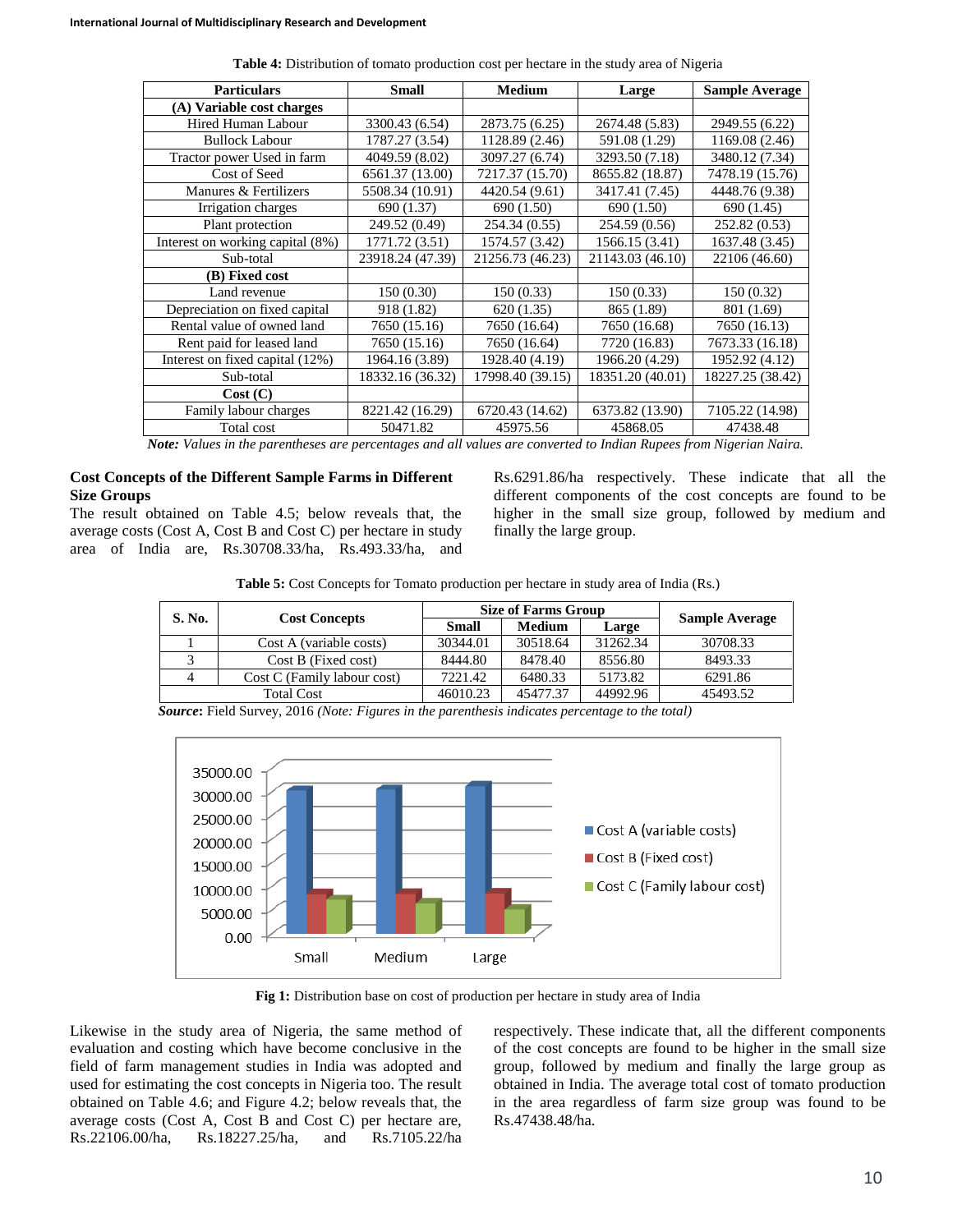| S. No.            |                      |          | <b>Size of Farms Group</b> |          |                       |
|-------------------|----------------------|----------|----------------------------|----------|-----------------------|
|                   | <b>Cost Concepts</b> | Small    | <b>Medium</b>              | Large    | <b>Sample Average</b> |
|                   | Cost A               | 23918.24 | 21256.73                   | 21143.03 | 22106.00              |
|                   | Cost B               | 18332.16 | 17998.40                   | 18351.20 | 18227.25              |
|                   | Cost C               | 8221.42  | 6720.43                    | 6373.82  | 7105.22               |
| <b>Total Cost</b> |                      | 50471.82 | 45975.56                   | 45868.05 | 47438.48              |

**Table 6:** Cost Concepts for Tomato production per hectare in study area of Nigeria (Rs.)

*Note: Values in the parentheses are percentages and all values are converted to Indian Rupees from Nigerian Naira.*



**Fig 2:** Distribution base on cost of production per hectare in study area of Nigeria

## **Measure of Farm Income**

Table 4.7; below reveals that the gross income generated for tomato production per hectare is found to be higher in Small (Rs.137891.25/ha) farm size group than the Medium (Rs.156951.45/ha), and Large (Rs.183798.35/ha) groups. An average output or yield in quintals per hectare was also found to be 324.45qtls/ha, 337.53qtls/ha and 356.89qtls/ha for small, medium and the large group of farmers respectively with a total sample average yield quantity of 339.62qtls/ha for all

groups. The result also reveals a total sample average Net Income, farm business income, farm investment income and family labour income as, Rs.114053.50/ha, Rs.15030.06/ha, Rs.121963.50/ha, and Rs.6291.86/ha. This also indicate that incomes are higher in the large groups of farmers than the medium and small groups and tomato production in the area is highly profitable as it indicate a benefit cost ratio of 1:3.0, 1:3.5and 1:4.1 for small, medium and the large groups respectively, with a total sample average of 1:3.5.

| S. No.                        | Income measures                |              | <b>Size of Farms Group</b> | <b>Sample Average</b> |           |
|-------------------------------|--------------------------------|--------------|----------------------------|-----------------------|-----------|
|                               |                                | <b>Small</b> | <b>Medium</b>              | Large                 |           |
|                               | Yield (qtls/ha)                | 324.45       | 337.53                     | 356.89                | 339.62    |
| $\mathfrak{D}_{\mathfrak{p}}$ | Rate $(Rs./qtls)$              | 425.00       | 465.00                     | 515.00                | 468.33    |
| 3                             | Gross Income (Rs/ha)           | 137891.25    | 156951.45                  | 183798.35             | 159547.02 |
| 4                             | Net Farm Income (Rs/ha)        | 91881.02     | 111474.08                  | 138805.39             | 114053.50 |
| 5                             | Farm Business Income (Rs/ha)   | 15939.01     | 15207.80                   | 13943.39              | 15030.06  |
| 6                             | Farm Investment Income (Rs/ha) | 99785.82     | 119382.48                  | 146722.19             | 121963.50 |
| 7                             | Family Labour Income (Rs/ha)   | 7221.42      | 6480.33                    | 5173.82               | 6291.86   |
| 8                             | Total cost                     | 46010.23     | 45477.37                   | 44992.96              | 45493.52  |
| 9                             | Cost - Benefit ratio           | 1:3.0        | 1:3.5                      | 1:4.1                 | 1:3.5     |

**Table 7:** Measures of farm income across different size farm groups in India study area

*Source***:** Field Survey, 2016

Likewise for the study area in Kano state of Nigeria, result on Table 4.8 below reveals that, the Gross income or revenue generated from tomato production per hectare is higher in Small (Rs.196118.3/ha) size farm group than the Medium (Rs.165618.97/ha) and Large (Rs.153452.55/ha) groups. An average output or yield in quintals per hectare was also found to be 304.05qtls/ha, 248.95qtls/ha and 237.55qtls/ha for small, medium and the large group of farmers with total sample average yield quantity of 263.52qtls/ha for all groups respectively. The result also reveals a total sample average Net Income, farm business income, farm investment income and family labour income as, Rs.124291.47/ha, Rs.16392.70/ha, Rs.133894.39/ha, and Rs.7105.22/ha. This also indicate that incomes are higher in the large groups of farmers than the medium and small groups as seen on the table and figures below.